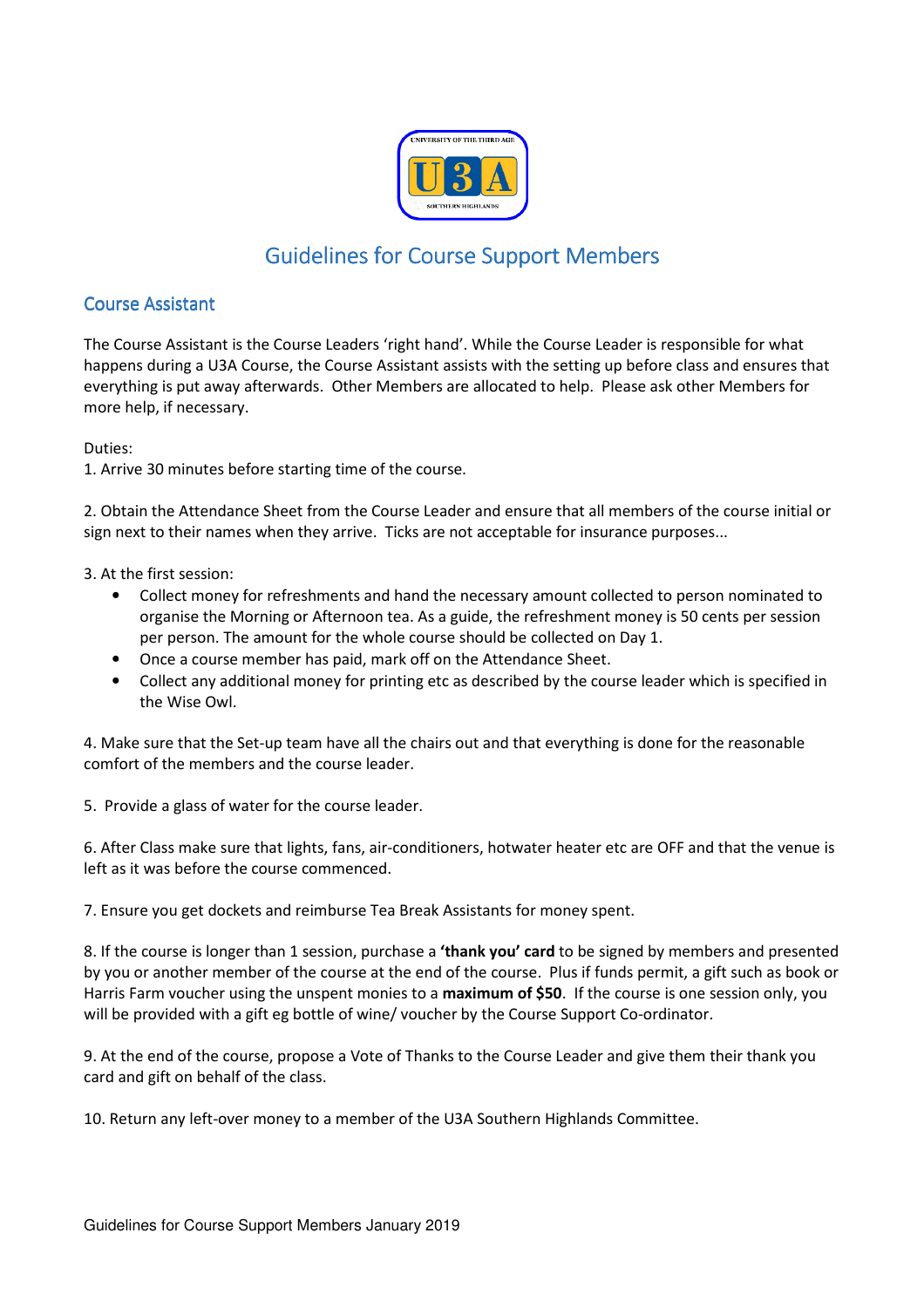### Set-Up Team

- 1. Arrive 30 mins prior to the Course Starting time.
- 2. Liaise with Course Leader re room set-up. Note not every course leader wants chairs in rows.
- 3. At the end of the session ensure that the chairs are neatly stacked in the designated place. (At East Bowral chairs are to be stacked no more than 3 chairs high and there are certain areas where chairs are not permitted to be stacked).
- 4. Vacuum if necessary and ensure everything is left clean and tidy.

#### **Tea Break Assistants**

The Tea Break Main and Assistants are responsible for the serving of refreshments during the morning and afternoon break.

As of Term 1, 2019, there are new procedures for East Bowral Community Centre which are different from previously and different from other venues.

## 1. Tea Break EAST BOWRAL COMMUNITY CENTRE

In the cupboard marked U3A in the small room behind the kitchen, supplies of coffee, teabags, dishwashing supplies and rubbish bags are available for use by all U3A courses there. These no longer need to be purchased for each course.

At East Bowral CC, the tea and coffee MUST be served from the kitchen hatch and NO HOT WATER to be carried outside the kitchen. The Annex room at rear of the main room has been hired as well as the main room for every course there since Term 1, 2018. Use this for biscuits, milk etc rather than the outside area where the birds are getting very wise re the goodies on offer there.

#### Tea Break Main at East Bowral CC ONLY

- Purchase milk and biscuits to cater for the number of course members on the course.
- Provide docket and collect the money for the purchases from the Course Assistant as required.
- Leave unused tea, coffee and sugar supplies in the U3A cupboard.
- Ensure milk and biscuits are purchased for subsequent sessions if a longer course.
- Other General Duties 1 to 5 listed below are to be followed.

#### **Tea Break Team General Duties**

- 1 Arrive about 20 min prior to the Course starting time. Turn on the urn, set out cups etc. At East Bowral there is a water heater of the wall (switch on LHS).
- 2 Set out milk, sugar, spoons biscuits on a separate table.
- 3 Deliver a cup of tea or coffee to the Course Leader.
- 4 Ask members to return their cups when they have finished. It is important that Members do not miss out on any of the presentation, so ask other Members to help with stacking the dishwasher, washing up/tidying the kitchen if necessary.
- 5 At the end of each session turn off the urn and any other appliances used. Leave the kitchen and Annex room clean and tidy and TAKE AWAY THE RUBBISH.